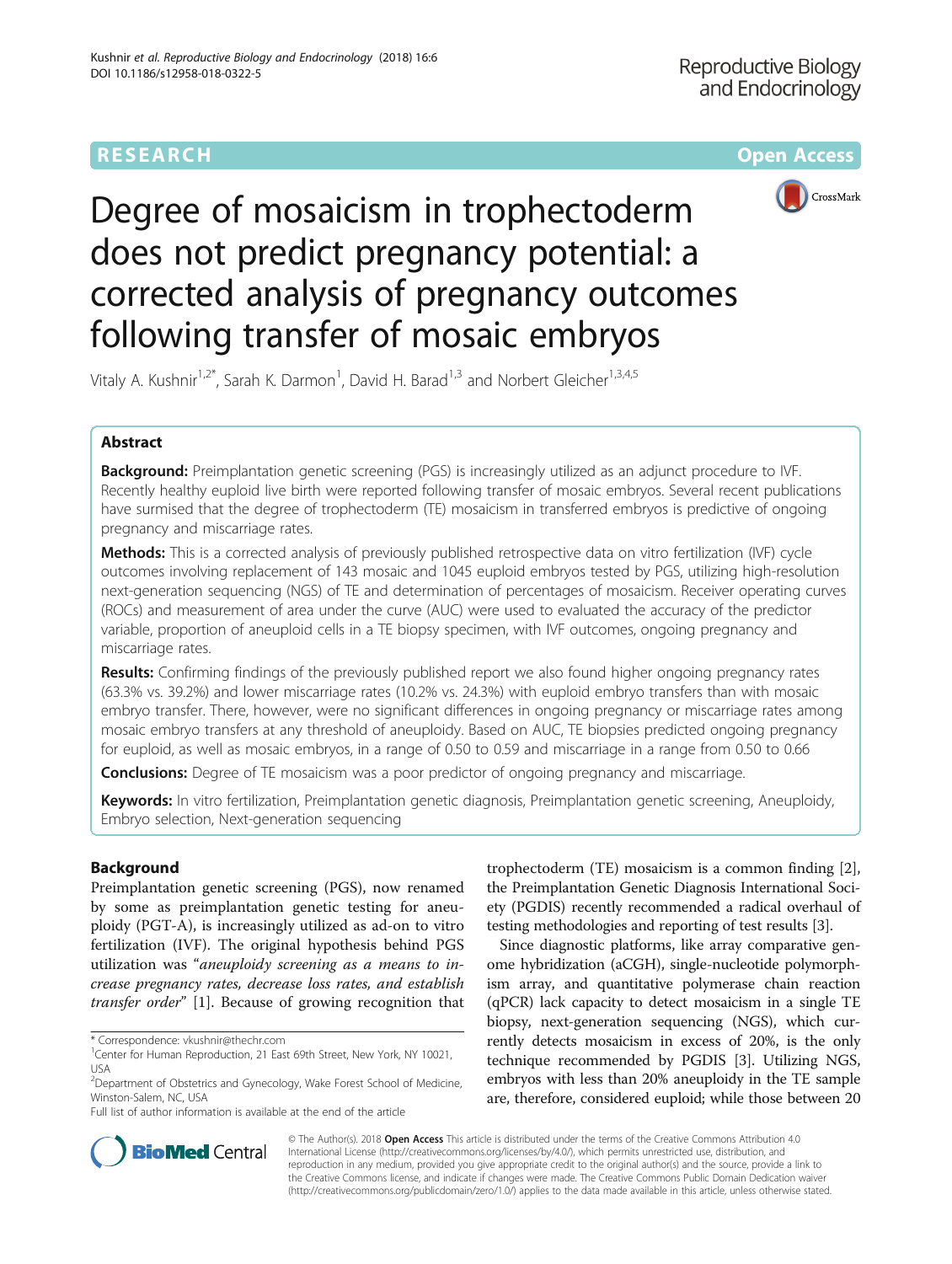<span id="page-1-0"></span>and 80% are reported as mosaic, and those over 80% as truly aneuploid. Moreover, PGDIS guidelines suggest that embryos designated as euploid can be freely transferred, while embryos designated as aneuploid should not be transferred and, therefore, discarded [\[3](#page-4-0)].

Finally, mosaic embryos, at 20–80% range aneuploidy in the TE sample, may be potentially transferred, though the PGDIS notes that such transfers be performed with caution and only in absence of euploid embryos. Moreover, the society suggested an empirical hierarchy for such transfers, based on the specific aneuploidies reported in embryos [\[3\]](#page-4-0).

A group of investigators at the 2016 World Congress on Controversies in Preconception, Preimplantation, Prenatal Genetic Diagnosis Meeting in Barcelona reached similar conclusions, advising to prioritize transfer of mosaic embryos with lower levels (20–40%) of aneuploidy in the TE sample over those with higher levels (40–70%), and defining any embryo biopsy with more than 70% aneuploidy in its TE as aneuploid and, therefore, as not transferrable [[4\]](#page-4-0).

Both sets of guidelines, however, were lacking robust published clinical data in support, as are usually required for clinical diagnostic testing [[5, 6](#page-5-0)]. This why a recent publication by a multi-center conglomerate of PGS reference laboratories and referring IVF centers, offering a first large data sets of clinical outcomes following transfer of mosaic blastocyst in accordance with PGDIS criteria and utilizing NGS [[7](#page-5-0)], has to be viewed as a defining moment. Until these recent publications, only three groups have reported IVF cycle outcomes after transfers of mosaic embryos in a small number of cases [\[8](#page-5-0)–[10](#page-5-0)].

Since the manuscripts by (Munné et al. 2017; Fragouli et al. 2017) did not use standard statistical methods to assess predictive values for different degrees of mosaicism detected in TE biopsies, we reanalyzed the raw data reported by the authors. As this study will demonstrate, our analysis contradicts the conclusions of Munné et al. that

Table 1 Predictive ability of NGS trophectoderm biopsy for ongoing pregnancy based on proportion of abnormal cells in the specimen

|                   | Euploid < 20% Abnormal              |       | Mosaic ≥20% to ≤80% Abnormal |         | $p$ -value | <b>AUC</b> |
|-------------------|-------------------------------------|-------|------------------------------|---------|------------|------------|
| Ongoing Pregnancy | 661/1045                            | 63.3% | 56/143                       | 39.2%   | < 0.0001   | 0.55       |
|                   | Mosaic $\geq$ 20% to < 30% Abnormal |       | Mosaic ≥30% to ≤80% Abnormal |         | $p$ -value | <b>AUC</b> |
| Age               | Ongoing Pregnancy                   |       |                              |         |            |            |
| $<$ 38            | 12/27                               | 44.4% | 22/61                        | 36.1%   | 0.46       | 0.54       |
| $\geq$ 38         | 1/8                                 | 12.5% | 21/46                        | 45.7%   | 0.08       | 0.59       |
| All Ages          | 13/35                               | 37.1% | 43/108                       | 39.9%   | 0.78       | 0.51       |
|                   | Mosaic $\geq$ 20% to < 40% Abnormal |       | Mosaic ≥40% to ≤80% Abnormal |         | $p$ -value | <b>AUC</b> |
| Age               | Ongoing Pregnancy                   |       |                              |         |            |            |
| $<$ 38            | 22/61                               | 36.1% | 12/27                        | 44.4%   | 0.46       | 0.54       |
| $\geq$ 38         | 10/25                               | 40.0% | 12/29                        | 41.4%   | 0.92       | 0.51       |
| All Ages          | 32/87                               | 36.8% | 24/56                        | 42.9%   | 0.47       | 0.53       |
|                   | Mosaic $\geq$ 20% to < 50% Mosaic   |       | Mosaic ≥50% to ≤80% Abnormal |         | $p$ -value | <b>AUC</b> |
| Age               | Ongoing Pregnancy                   |       |                              |         |            |            |
| $<$ 38            | 30/78                               | 38.5% | 4/10                         | 40.0%   | 0.93       | 0.50       |
| $\geq$ 38         | 17/38                               | 44.7% | 5/16                         | 31.3%   | 0.36       | 0.56       |
| All Ages          | 47/117                              | 40.2% | 9/26                         | 34.6%   | 0.60       | 0.52       |
|                   | Mosaic ≥20% to < 60% Abnormal       |       | Mosaic ≥60% to ≤80% Abnormal |         | $p$ -value | <b>AUC</b> |
| Age               | Ongoing Pregnancy                   |       |                              |         |            |            |
| $<$ 38            | 34/86                               | 39.5% | 0/2                          | $0.0\%$ | 0.26       | 0.52       |
| $\geq$ 38         | 18/44                               | 40.9% | 4/10                         | 40.0%   | 0.96       | 0.50       |
| All Ages          | 52/131                              | 39.7% | 4/12                         | 33.3%   | 0.67       | 0.51       |
|                   | Mosaic ≥20% to < 70% Abnormal       |       | Mosaic ≥70% to ≤80% Abnormal |         | $p$ -value | <b>AUC</b> |
| Age               | Ongoing Pregnancy                   |       |                              |         |            |            |
| $<$ 38            | 34/87                               | 39.1% | 0/1                          | $0.0\%$ | 0.42       | 0.51       |
| $\geq 38$         | 19/46                               | 41.3% | 3/8                          | 37.5%   | 0.84       | 0.51       |
| All Ages          | 53/134                              | 39.6% | 3/9                          | 33.3%   | 0.71       | 0.51       |

AUC: area under the curve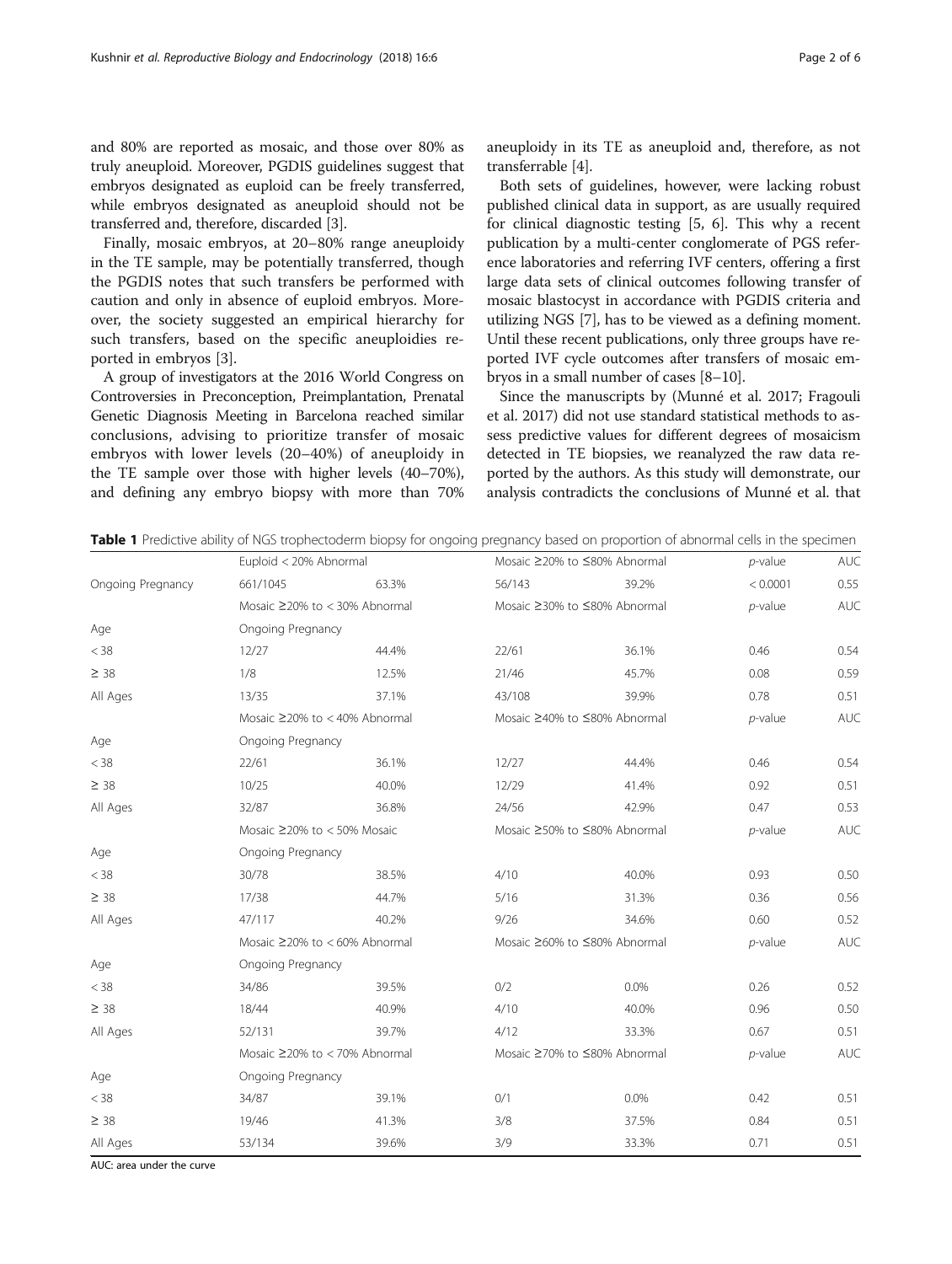<span id="page-2-0"></span>40% mosaicism represents a significant differentiation point. Indeed, our analysis did not find significant predictability at any level of mosaicism between 20 and 80%.

 $a_{1,0}$ 

 $0.8$ 

 $0.4$ 

ROC Curve (AUC)<br>— Ongoing Pregnancy (0.56)<br>- Miscarriage (0.55)

## Methods

A detailed description of patient factors and molecular methods is available in the original publications, which served as data sources for our study [[7, 11\]](#page-5-0). The data for 143 NGS-tested mosaic embryos that were transferred, were extracted from Additional file [1](#page-4-0): Table S3 in the publication by Munné et al. [\[7](#page-5-0)]. To assess whether the degree of mosaicism at different ages affected ongoing pregnancy rates, these data were stratified for female ages < 38 and ≥38 years.

Data for the comparison group came from for female age well matched controls from the same publication, who had undergone transfers of 1045 euploid embryos, as determined by NGS with < 20% aneuploid cells in the TE sample [[7](#page-5-0)]. This control group could not be agestratified since only aggregate data (rather than embryo level data) were provided in the source publication.

Receiver operating characteristic curves (ROCs) and measurements of area under the curve (AUC) were used to evaluated accuracy of the predictor variable, proportion of abnormal cells in a TE biopsy specimen (i.e., percentage mosaicism) with IVF outcomes, including ongoing pregnancy and miscarriage rates.

The analysis was then performed for binary variables euploid (< 20% aneuploid cells) vs. mosaic embryos, and for various thresholds of aneuploidy, ranging from 20% to 80% in 10% increments, as detailed in Table [1](#page-1-0) and Fig. 1.

Comparisons between groups were made using chisquare tests. Statistical analyses were preformed using SAS version 9.4. A  $p$ -value < 0.05 was considered statistically significant.

Since all here addressed data were already published, publicly available, and cannot be utilized to identify individual patients, this study qualified for exemption from IRB approval.

## Results

Table [1](#page-1-0) shows the ability of TE biopsies, utilizing NGS, to predict ongoing pregnancy based on proportion of abnormal cells in each biopsy specimen. Here we confirm the findings of Munné et al. [\[7](#page-5-0)] that ongoing pregnancy rates were, seemingly, significantly higher following euploid embryo transfer (i.e., biopsies with < 20% aneuploidy) than mosaic embryo transfer (biopsies with 20–80% aneuploidy). Our calculation yielded a slightly lower ongoing pregnancy rate in the mosaic group than Munné et al., who reported 57 ongoing and delivered pregnancies but presented embryo level data for only 56.

Table [1](#page-1-0) demonstrates no significant differences in ongoing pregnancy rates among mosaic transfers at any

 $0.2$  $0<sup>0</sup>$  $0.2$  $0.4$  $0.6$  $0.8$  $\overline{1}$ 1-Specificity h ROC Curve (AUC)<br>- Ongoing Pregnan<br>- Miscarriage (0.55) ,<br>ncy (0.53  $0.8$  $0.4$  $0.2$  $0.0$  $0.2$  $0.8$  $1.0$  $0.4$  $0.6$ 1-Specificity Fig. 1 Receiver operating characteristic (ROC) curves for ongoing pregnancy and miscarriage. a Analysis for binary classification euploid (< 20% aneuploid cells) vs. mosaic embryos (20% to 80% aneuploid cells) based on trophectoderm sample. **b** Various thresholds of aneuploidy within the cohort of mosaic embryos ranging from 20% to 80% in 10% increments. Predictor variable: proportion of abnormal cells in a trophectoderm biopsy specimen. Outcomes: ongoing pregnancy and miscarriage. Area under the curve (AUC) of 0.50 denotes the screening test as having no predictive ability while an AUC of 1.0 denotes an ideal screening test

threshold of aneuploidy. Moreover, the table demonstrates the AUC for all comparisons ranges from 0.50 to 0.59, indicating poor predictive ability of TE biopsies for ongoing pregnancies.

Table [2](#page-3-0) shows the predictive ability of TE biopsies, utilizing NGS, to predict miscarriages based on proportion of abnormal cells in a single biopsy sample. Once again we confirm the findings of Munné et al. [\[7\]](#page-5-0) that miscarriage rates were significantly lower following euploid embryo transfer than with mosaic embryo transfer. However, the table also demonstrates that the AUC is only 0.56, again indicting very poor predictive validity of a TE biopsy for miscarriages. Moreover, analysis of miscarriage risk among mosaic embryo transfers, did not find increased risk based on any threshold of aneuploidy.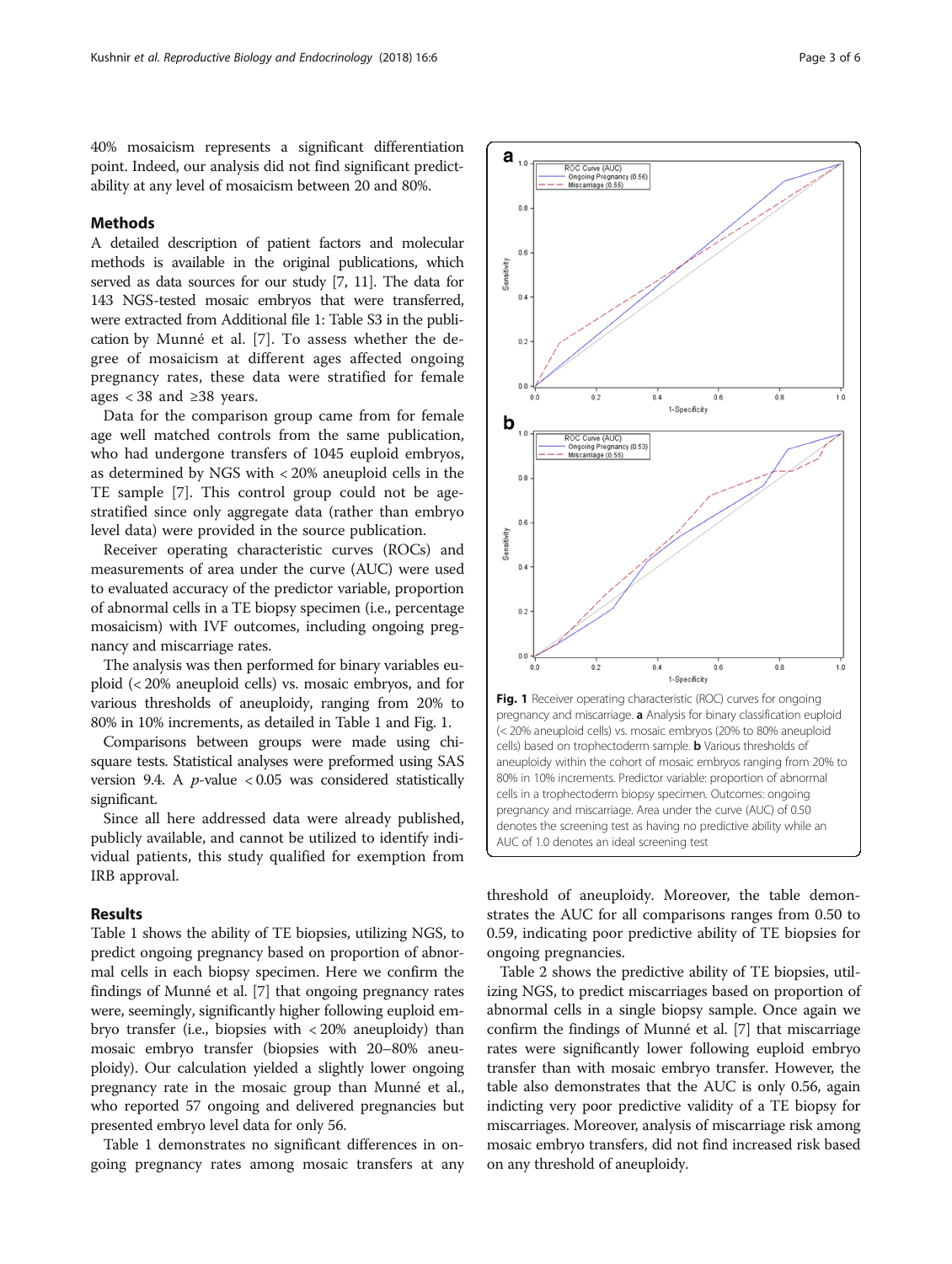|             |                                     | Euploid < 20% Abnormal              |       | Mosaic ≥20% to ≤80% Abnormal |        | <b>AUC</b> |
|-------------|-------------------------------------|-------------------------------------|-------|------------------------------|--------|------------|
| Miscarriage | 75/736                              | 10.2%                               | 18/74 | 24.3%                        | 0.0003 | 0.56       |
|             |                                     | Mosaic $\geq$ 20% to < 30% Abnormal |       | Mosaic ≥30% to ≤80% Abnormal |        | <b>AUC</b> |
| Age         | Miscarriage                         |                                     |       |                              |        |            |
| $<$ 38      | 5/17                                | 29.4%                               | 9/31  | 29.0%                        | 0.69   | 0.50       |
| $\geq 38$   | 0/1                                 | 0.0%                                | 4/25  | 16.0%                        | 0.66   | 0.52       |
| All Ages    | 5/18                                | 27.8%                               | 13/56 | 23.2%                        | 0.69   | 0.52       |
|             | Mosaic $\geq$ 20% to < 40% Abnormal |                                     |       | Mosaic ≥40% to ≤80% Abnormal |        | <b>AUC</b> |
|             | Miscarriage                         |                                     |       |                              |        |            |
| $<$ 38      | 11/33                               | 33.3%                               | 3/15  | 20.0%                        | 0.35   | 0.57       |
| $\geq 38$   | 2/12                                | 16.7%                               | 2/14  | 14.3%                        | 0.87   | 0.52       |
| All Ages    | 13/45                               | 28.9%                               | 5/29  | 17.2%                        | 0.25   | 0.58       |
|             |                                     | Mosaic $\geq$ 20% to < 50% Mosaic   |       | Mosaic ≥50% to ≤80% Abnormal |        | <b>AUC</b> |
| Age         | Miscarriage                         |                                     |       |                              |        |            |
| < 38        | 13/43                               | 30.2%                               | 1/5   | 20.0%                        | 0.63   | 0.52       |
| $\geq 38$   | 2/19                                | 10.5%                               | 2/7   | 28.6%                        | 0.26   | 0.64       |
| All Ages    | 15/62                               | 24.2%                               | 3/12  | 25.0%                        | 0.95   | 0.50       |
|             | Mosaic ≥20% to < 60% Abnormal       |                                     |       | Mosaic ≥60% to ≤80% Abnormal |        | <b>AUC</b> |
| Age         | Miscarriage                         |                                     |       |                              |        |            |
| < 38        | 14/48                               | 29.2%                               | 0/0   | $0.0\%$                      |        |            |
| $\geq 38$   | 2/20                                | 10.0%                               | 2/6   | 33.3%                        | 0.16   | 0.66       |
| All Ages    | 16/68                               | 23.5%                               | 2/6   | 33.3%                        | 0.59   | 0.59       |
|             |                                     | Mosaic $\geq$ 20% to < 70% Abnormal |       | Mosaic ≥70% to ≤80% Abnormal |        | <b>AUC</b> |
| Age         | Miscarriage                         |                                     |       |                              |        |            |
| < 38        | 14/48                               | 29.2%                               | 0/0   | 0.0%                         |        |            |
| $\geq 38$   | 3/22                                | 13.6%                               | 1/4   | 25.0%                        | 0.56   | 0.56       |
|             |                                     |                                     |       |                              |        |            |

All Ages 17/70 24.3% 1/4 25.0% 0.97 0.50

<span id="page-3-0"></span>Table 2 Predictive ability of NGS trophectoderm biopsy for miscarriage based on proportion of abnormal cells in the specimen

AUC: area under the curve

Figure [1a](#page-2-0) demonstrates ROC curves for ongoing pregnancies and miscarriages based on binary classification of embryos as either euploid or mosaic. Figure [1b](#page-2-0) shows ROC curves for ongoing pregnancies and miscarriages based on various thresholds of aneuploidy (in 10% increments, ranging from 20% to 80%) within the group of mosaic embryos. Both figures show a null line for reference with an AUC of 0.50 which denotes when a screening test has no predictive ability.

## **Discussion**

Our analysis confirms the previously published report which found statistically higher ongoing pregnancy rates (63.3% vs. 39.2%) and lower miscarriage rates (10.2% vs. 24.3%) with euploid embryo transfers than with mosaic embryo transfer. These findings are also consistent with a recent report by Spinella et al. [[12\]](#page-5-0). However, our analysis demonstrates with ROC curves that PGS, at any threshold level of mosaicism, up to 80% aneuploidy in a single TE biopsy as determined by NGS, has poor predictive value as a screening test for an individual embryo's ability to establish ongoing pregnancy or lead to miscarriage. Moreover, given the observed ongoing pregnancy and miscarriage rates it appears likely that in many cases aneuploidy within the TE of embryos represents a physiologic variant rather than a pathological condition. This conclusion is supported by a recent in depth literature review: "Mosaicism in Preimplantation Human Embryos: When Chromosomal Abnormalities Are the Norm" [\[13](#page-5-0)].

Commonly utilized screening tests in reproductive medicine, such as mammograms and PAP smears for cancer screening [[14](#page-5-0)], while themselves not ideal screening tests, still demonstrate far more robust clinical performance than here presented PGS data. This study reinforces previously raised concerns about the biological premise and clinical effectiveness of PGS [[15](#page-5-0)–[18\]](#page-5-0). It is our view that to ensure optimal outcomes for patients the reproductive medicine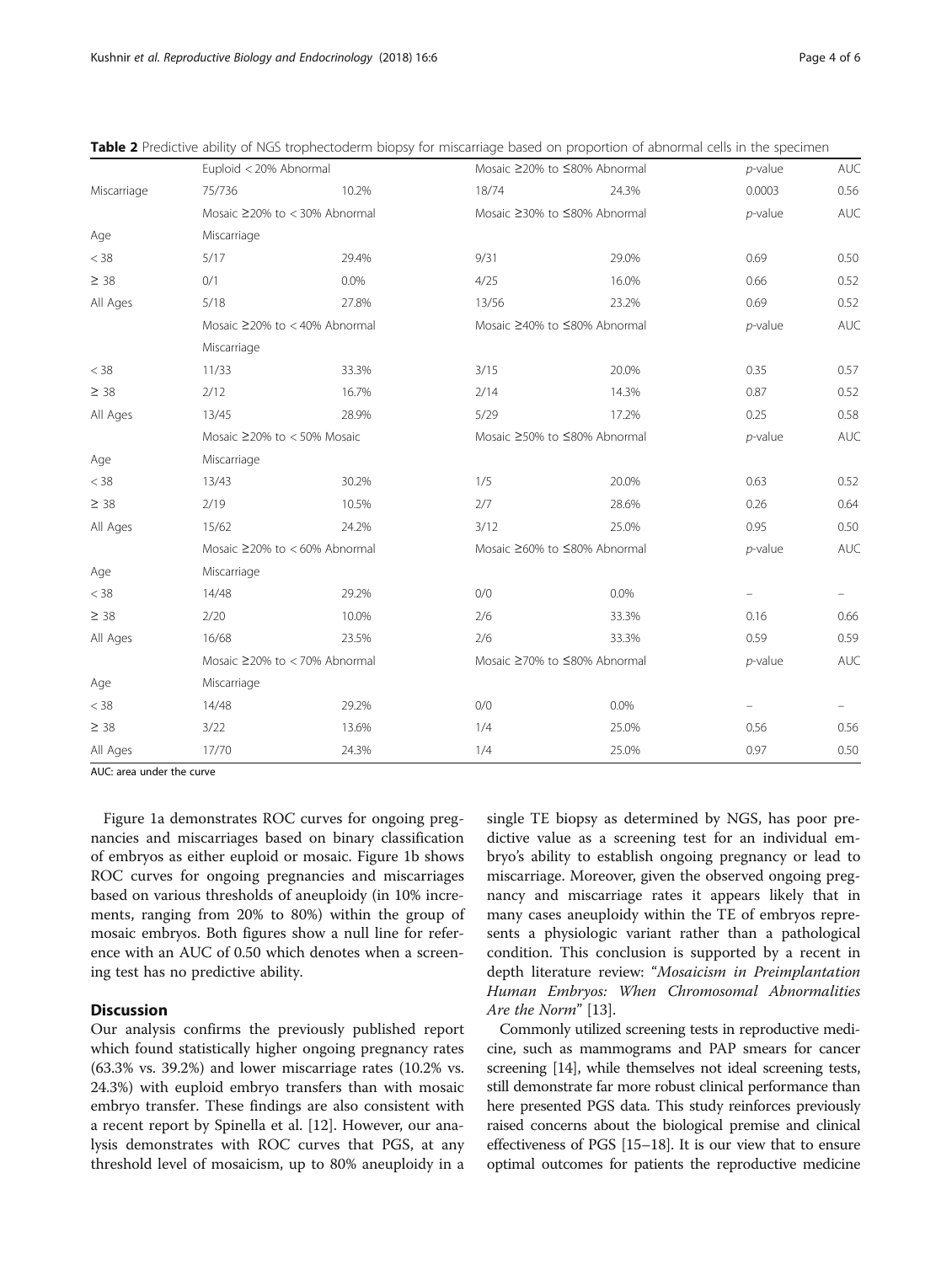<span id="page-4-0"></span>Based on the original data set published by Munné et al. [[7](#page-5-0)], our analysis may, indeed, actually still overestimate the benefits of PGS in this patient population. In the original data set, the authors indicated that 133 out of 143 mosaic embryo transfers were single embryo transfers, while 10 were double embryo transfers (such data were not provided for the control group of patients undergoing euploid embryo transfer). A higher proportion of double embryo transfers in the euploid embryo group, could, therefore, hypothetically explain the higher ongoing pregnancy rate and lower miscarriage rates observed in this group.

It is also likely that patients who produce euploid embryos have better prognoses and/or less severe underlying infertility than those who only produce mosaic embryos. This point is consistent with several recent studies which have found a correlation between proportion of aneuploid blastocysts and diminished ovarian reserve while controlling for patient age [\[20](#page-5-0)–[22\]](#page-5-0). Finally, the original dataset does not specify the number of treated patients nor the number of tested embryos per patient in either group. It reflects only patients who reached embryo transfer, thereby excluding poorer prognosis patients who started IVF with intention of PGS but did not have any transferrable embryos following extended embryo culture, TE biopsy, cryopreservation, and thawing. The patient selection is, therefore, biased toward better prognosis patients, as previously documented in national registry data in patients undergoing IVF with PGS [[23](#page-5-0)]. Additional limitations include reporting of ongoing pregnancy rates rather than live birth rates and lack of data on the health of infants conceived from mosaic embryos.

We conclude that the degree of TE mosaicism is a poor predictor of ongoing pregnancy and miscarriage. Moreover, in our ROC analysis PGS demonstrates poor clinical effectiveness for a routine screening test and, therefore, should not be routinely offered as an ad-on to IVF. Until efficacy, safety, and cost effectiveness of PGS are established it, therefore, should only be offered as an experimental test under study conditions and with appropriate informed consent.

## Additional file

[Additional file 1:](dx.doi.org/10.1186/s12958-018-0322-5) Data for 143 NGS-tested mosaic embryos that were transferred; extracted from Table S3 in the publication by Munné et al. [\[7\]](#page-5-0). (XI SX 17 kb)

#### Abbreviations

aCGH: Array comparative genome hybridization; AUC: Area under the curve; CLIA: Clinical Laboratory Improvement Amendments; FDA: Food and Drug

Administration; IVF: In vitro fertilization; LDTs: Laboratory-developed tests; NGS: Next-generation sequencing; PGDIS: Preimplantation Genetic Diagnosis International Society; PGS: Preimplantation genetic screening; qPCR: Quantitative polymerase chain reaction; ROCs: Receiver operating curves; TE: Trophectoderm

### Acknowledgements

Not applicable

#### Authors' contribution

VAK, DHB, and NG developed the concept of the study; All authors contributed to data accumulation; SKD, DHB and VAK contributed to data analysis; All authors contributed to data interpretation. VAK and NG wrote the manuscript. All authors contributed to revisions of the manuscript, and approved of the final submission. VAK takes responsibility for the accuracy of the data analysis.

## Funding

Intramural funds from the CHR and by grants from The Foundation for Reproductive Medicine.

#### Availability of data and materials

Data were obtained from the referenced publications. Further information is available by contacting Dr. Vitaly A. Kushnir at vkushnir@thechr.com.

#### Ethics approval and consent to participate

Since all here addressed data were already published, publicly available, and cannot be utilized to identify individual patients, this study qualified for exemption from IRB approval.

#### Consent for publication

Not applicable

#### Competing interests

V.A.K previously served as a consultant to the CDC. N.G., D.H.B., and V.A.K. are listed as co-owners of several already awarded and still pending U.S. patents, none related to the topic of this manuscript. N.G. is a shareholder in Fertility Nutraceuticals, LLC and owner of the CHR. N.G. and D.H.B. receive patent royalties from Fertility Nutraceuticals, LLC.

### Publisher's Note

Springer Nature remains neutral with regard to jurisdictional claims in published maps and institutional affiliations.

#### Author details

<sup>1</sup> Center for Human Reproduction, 21 East 69th Street, New York, NY 10021 USA. <sup>2</sup> Department of Obstetrics and Gynecology, Wake Forest School of Medicine, Winston-Salem, NC, USA. <sup>3</sup> Foundation for Reproductive Medicine, New York, NY, USA. <sup>4</sup>Stem Cell Biology and Molecular Embryology Laboratory, The Rockefeller University, New York, NY, USA. <sup>5</sup>Department of Obstetrics and Gynecology, University of Vienna School of Medicine, Vienna, Austria.

### Received: 14 September 2017 Accepted: 10 January 2018 Published online: 26 January 2018

### References

- 1. Franasiak JM, Forman EJ, Hong KH, Werner MD, Upham KM, Treff NR, Scott RT. The nature of aneuploidy with increasing age of the female partner: a review of 15,169 consecutive trophectoderm biopsies evaluated with comprehensive chromosomal screening. Fertil Steril. 2014;101:656–663.e1.
- 2. Sachdev NM, Maxwell SM, Besser AG, Grifo JA. Diagnosis and clinical management of embryonic mosaicism. Fertil Steril. 2017;107:6–11.
- 3. PGDIS position statement on chromosome mosaicism and preimplantation aneuploidy testing at the blastocyst stage. [[http://www.pgdis.org/docs/](http://www.pgdis.org/docs/newsletter_071816.html) [newsletter\\_071816.html\]](http://www.pgdis.org/docs/newsletter_071816.html).
- 4. Controversies in Preconception, Preimplantation, and Prenatal Genetic Diagnosis. CoGen position statement on chromosomal mosaicism detected inpreimplantation blastocyst biopsies. [\[https://www.ivf-worldwide.com/](https://www.ivf-worldwide.com/index.php?option=com_content&view=article&id=733&Itemid=464) [index.php?option=com\\_content&view=article&id=733&Itemid=464\]](https://www.ivf-worldwide.com/index.php?option=com_content&view=article&id=733&Itemid=464).